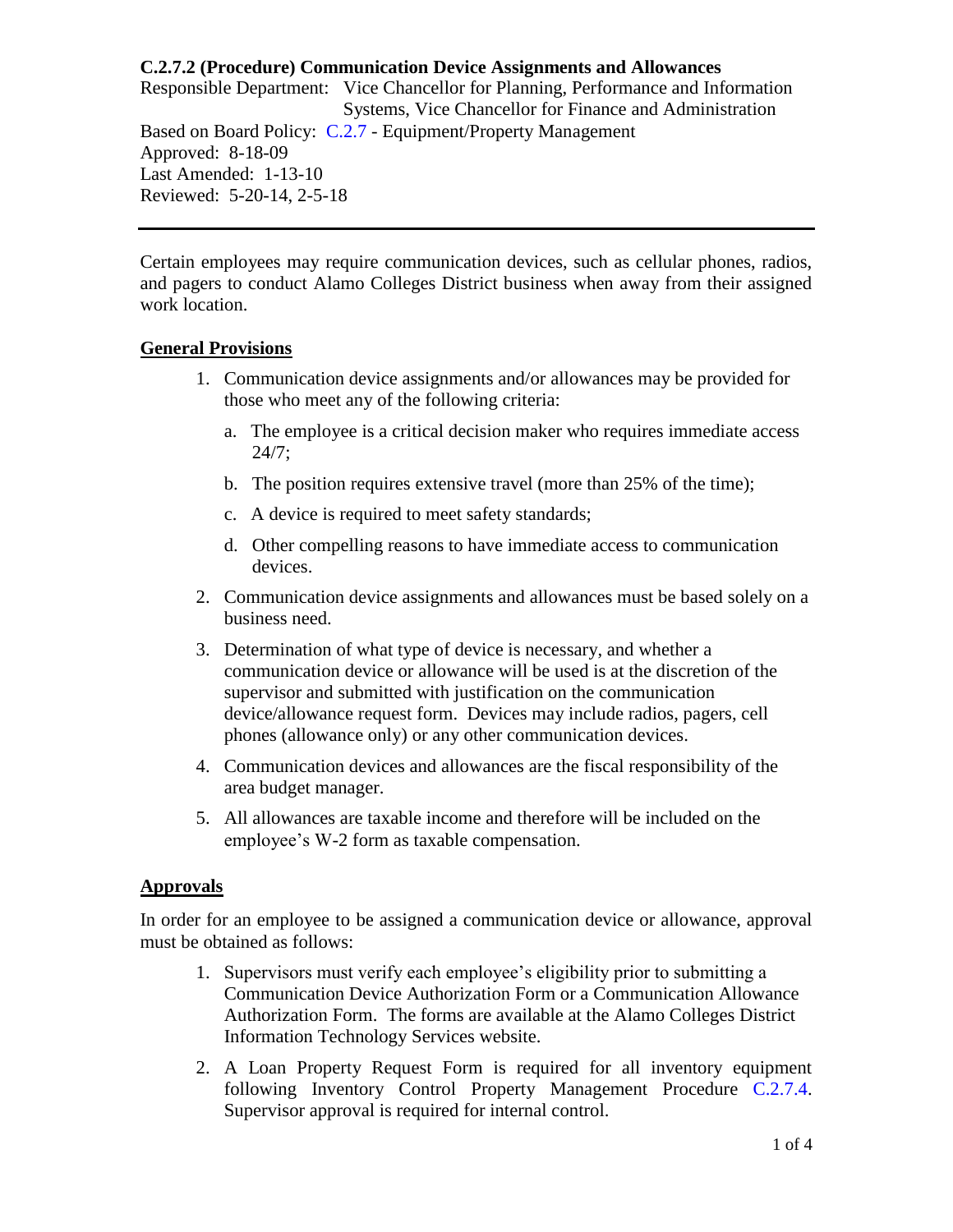Responsible Department: Vice Chancellor for Planning, Performance and Information Systems, Vice Chancellor for Finance and Administration Based on Board Policy: [C.2.7](https://www.alamo.edu/siteassets/district/about-us/leadership/board-of-trustees/policies-pdfs/section-c/c.2.7-policy.pdf) - Equipment/Property Management Approved: 8-18-09 Last Amended: 1-13-10 Reviewed: 5-20-14, 2-5-18

- 3. Communication device assignment/allowance requests shall be submitted to the respective College President, Vice Chancellor or designee for approval, and then submitted to the Information Technologies department for processing.
- 4. Requests for the Chancellor's direct reports shall be submitted to the Chancellor or designee for approval before submission to the Information Technologies department for processing.

# **Positions Eligible for Consideration**

Based on business need, the Alamo Colleges District may assign communication devices or issue communication allowances to employees in certain positions.

### *Communication Devices*

Positions eligible to be assigned Alamo Colleges District pagers, radios, and other communication devices based on business need include:

- 1. Selected Vice Presidents/Associate Vice Chancellors
- 2. Selected Facilities personnel
- 3. Selected Public Safety personnel
- 4. Selected Information Technology personnel
- 5. Selected Public Affairs personnel
- 6. Selected Human Resources personnel
- 7. Other personnel as approved by the Chancellor or designee

### *Communication Allowances*

The Alamo Colleges District does not assign cell phones to employees. If it is determined that a cell phone is required by an employee to conduct District business, a communication allowance of \$60 per month will be provided to the employee. Positions eligible to receive cell phone allowances include:

- 1. Chancellor
- 2. College Presidents
- 3. Vice Chancellors
- 4. Selected Vice Presidents/Associate Vice Chancellors
- 5. Selected Facilities personnel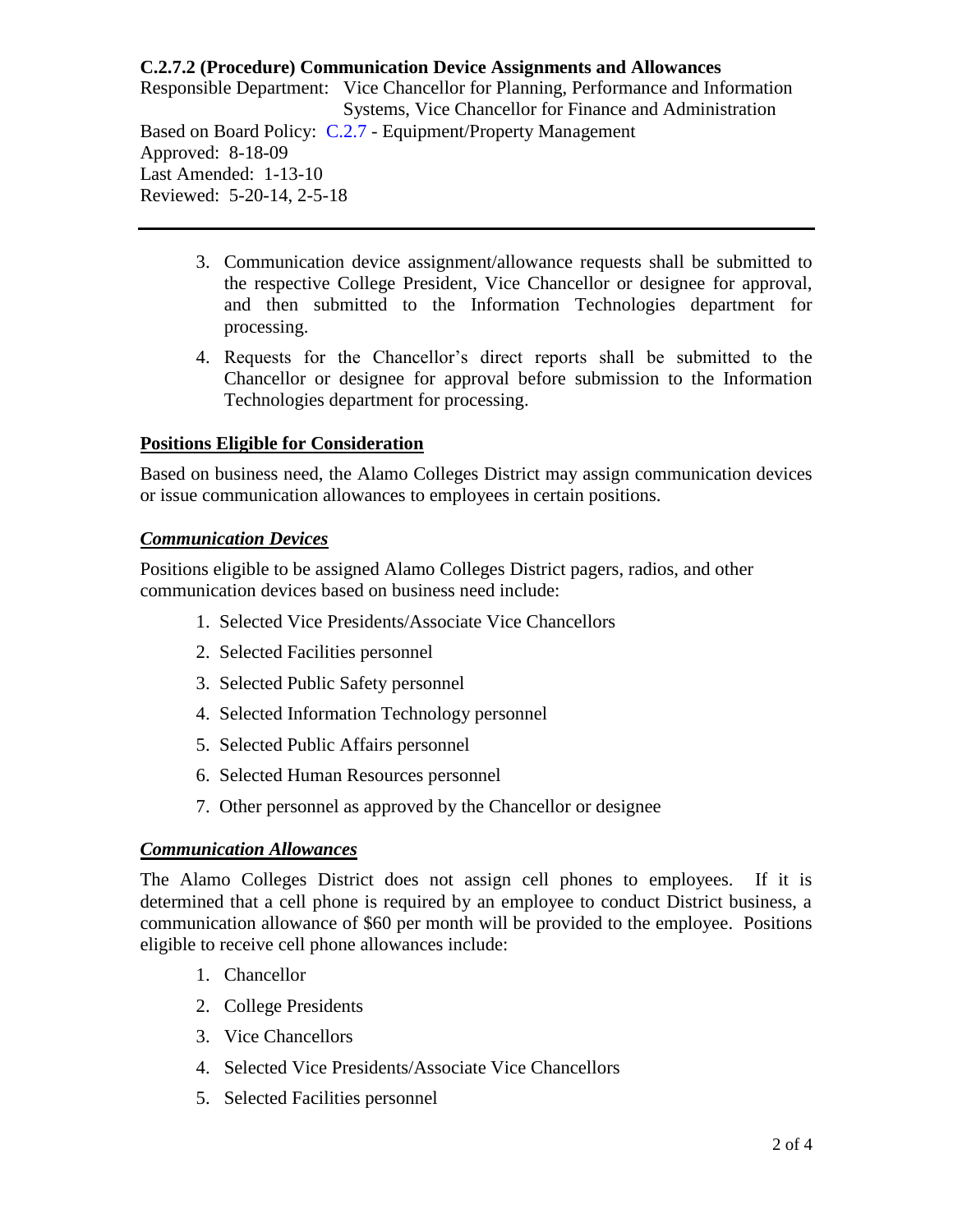Responsible Department: Vice Chancellor for Planning, Performance and Information Systems, Vice Chancellor for Finance and Administration Based on Board Policy: [C.2.7](https://www.alamo.edu/siteassets/district/about-us/leadership/board-of-trustees/policies-pdfs/section-c/c.2.7-policy.pdf) - Equipment/Property Management Approved: 8-18-09 Last Amended: 1-13-10 Reviewed: 5-20-14, 2-5-18

- 6. Selected Public Safety personnel
- 7. Selected Information Technology personnel
- 8. Selected Public Affairs personnel
- 9. Selected Human Resources personnel
- 10. Other personnel as approved by the Chancellor or designee

#### **Termination of Communication Device Assignment or Allowance**

Causes for termination of a communication device assignment or allowance may include but are not limited to:

- 1. Termination or cancellation of the associated service;
- 2. Determination by the employee's supervisor that the employee no longer has a business need for conducting business via the communication device;
- 3. The employee's extended absence (a full month or more) from Alamo Colleges District duties, such as long-term disability or military service;
- 4. Misuse or unauthorized use of assigned communication devices by the employee or others; or
- 5. Termination of employment.

Communication device assignments and allowances end immediately upon notification to the employee. The employee shall return all assigned communication devices to the Alamo Colleges District within two business days after cancellation of the assignment.

If an employee terminates employment with the Alamo Colleges District, whether voluntarily or involuntarily, the employee will have sole responsibility for fulfilling the terms of any contracts that have been established with service providers. The Alamo Colleges District will give no further remuneration for these services.

### **Lost, Stolen, or Damaged Equipment**

An employee who is assigned an Alamo Colleges District communication device is responsible for the replacement of any lost, stolen or damaged equipment assigned to the employee or related to the allowance. Employees who are assigned Alamo Colleges District communication devices are not allowed to transfer, reassign or allow unauthorized parties to use them. See Procedure [C.2.7.4](https://www.alamo.edu/siteassets/district/about-us/leadership/board-of-trustees/policies-pdfs/section-c/c.2.7.4-procedure1.pdf)

### **Responsibilities**

The **supervisor** is responsible for: